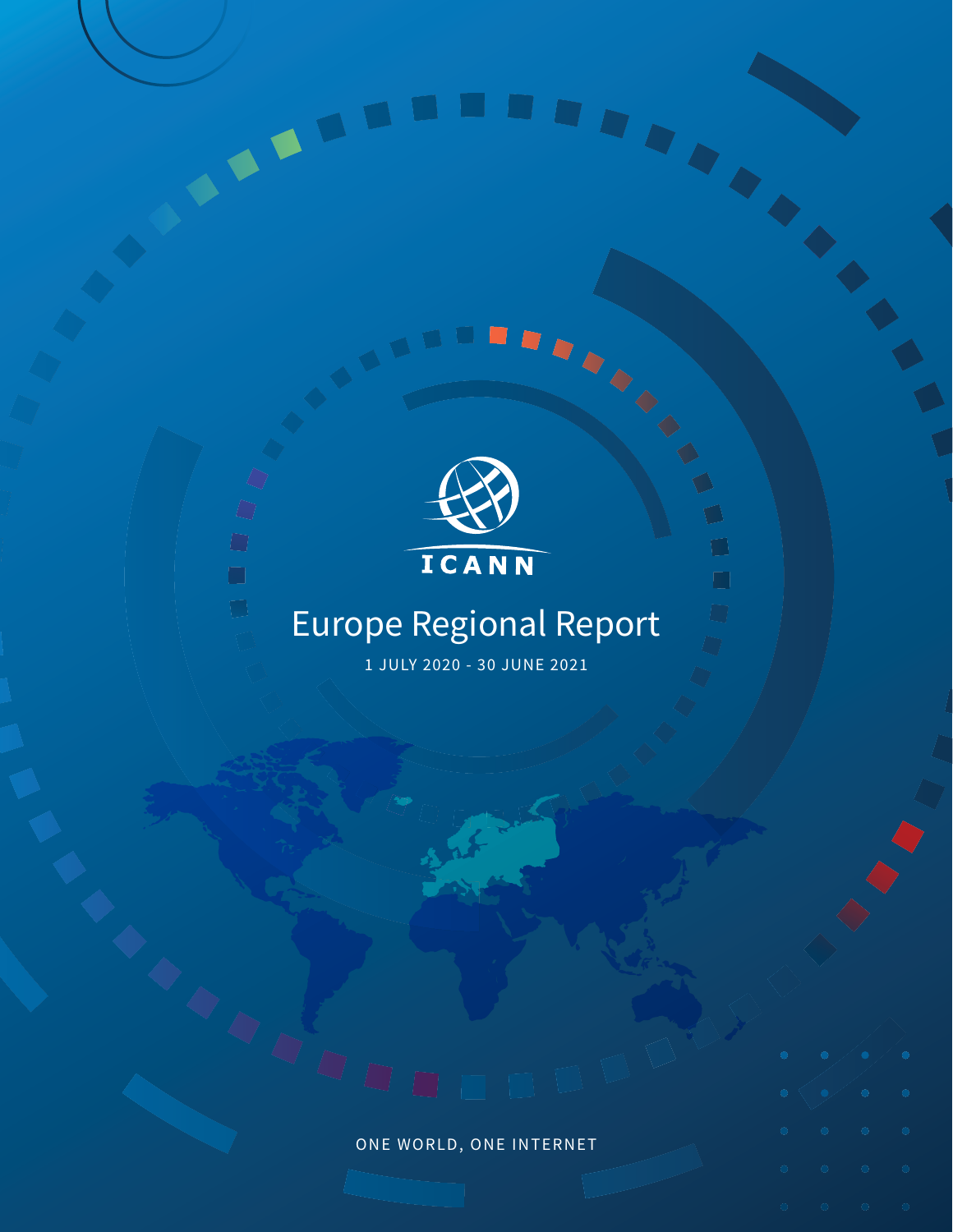# Year at a Glance — Timeline



ш a ka ×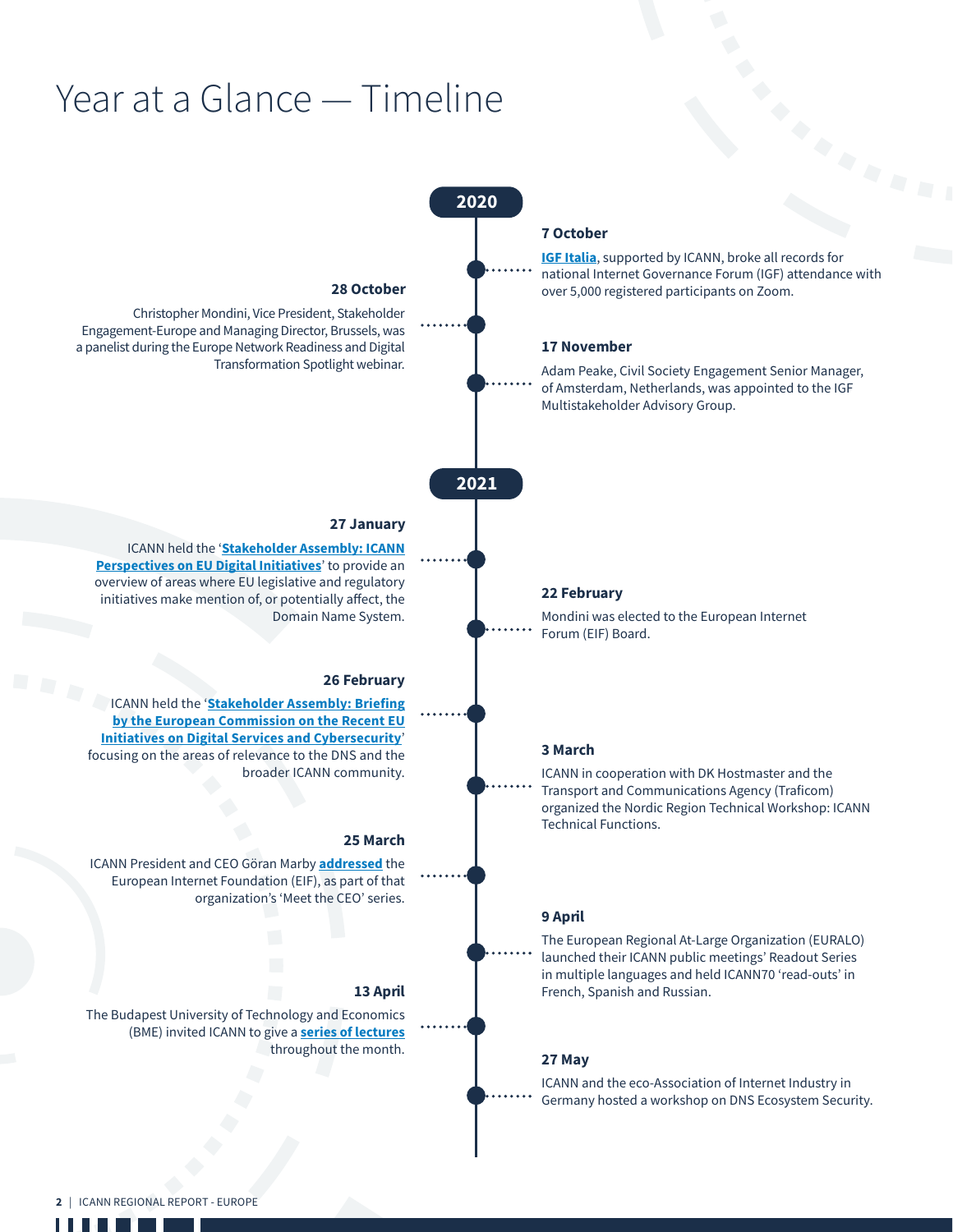# Regional Highlights

# **School of Internet Governance, Digital Policies, and Innovation**

| /*SIDI                                           | School on<br>Internet Governance,<br>Digital Policies<br>and Innovation */ |
|--------------------------------------------------|----------------------------------------------------------------------------|
| 31 May - 11 June 2021   Online                   |                                                                            |
| <b>Application deadline extended until 9 May</b> |                                                                            |
|                                                  |                                                                            |

ICANN co-organized with the National University of Political Studies and Public Administration (**[SNSPA](http://snspa.ro/)**) in Bucharest, Romania and the South Eastern European Dialogue on Internet Governance (**[SEEDIG](https://seedig.net/)**), the 2nd edition of **[SIDI](https://administratiepublica.eu/sidi/)** (School on Internet Governance, Digital Policies and Innovation). The event took place from 31 May to 11 June 2021 in a virtual format.

The school gathered 30 graduate students and professionals from 15 countries for a two-week, intensive course tackling all the layers of the Internet stack, applications, regulations, and policies. SIDI's faculty was a mix of academics, highranking representatives of international and intergovernmental organizations, members of parliament, and experts from think-tanks, civil society and industry. One highlight was a lecture by ICANN President and CEO Göran Marby on the future of Internet development.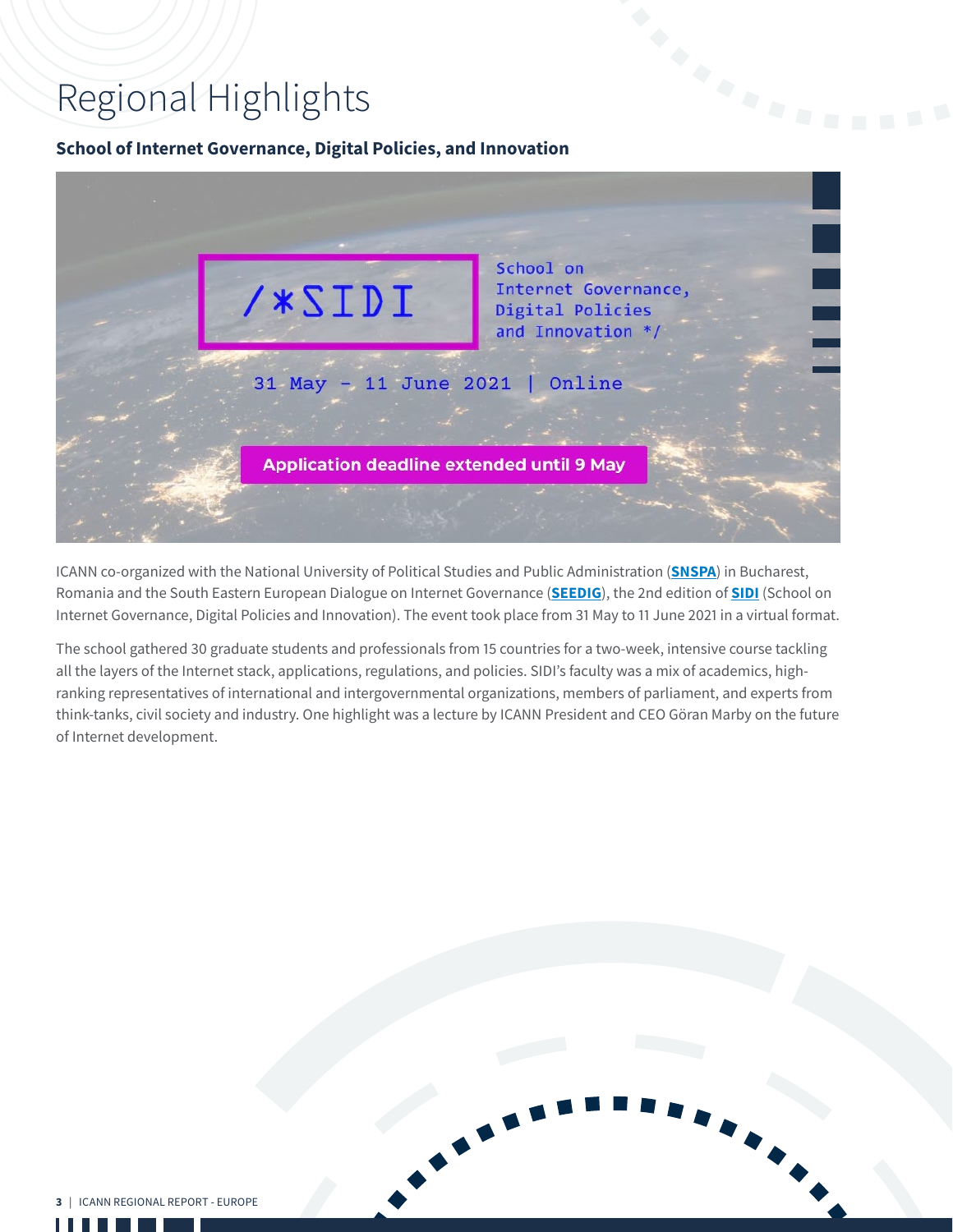# **Workshop on ICANN's Technical Mission for the Nordic Region**



On 3 March 2021, ICANN held an online workshop on its technical mission for the five Nordic countries Denmark, Finland, Iceland, Norway, and Sweden. This was the first time ICANN produced an event targeted for this region specifically, though invitations were extended to anyone who wished to participate, regardless of regional location.

The workshop explained ICANN's core role in an approachable and informative way to stakeholders who may already have been familiar with ICANN, but still didn't fully understand how ICANN's technical work affects their presence and experience online.

Besides learning about ICANN's role in the technical functions of the Internet, participants learned about ICANN projects to strengthen the Domain Name System, and why the participation of stakeholders is key to ICANN's work.

The workshop attracted about 150 people. Feedback delivered through an online survey following the event showed that a vast majority of the respondents (81%) were happy with the workshop, whilst 93% indicated that they would be interested in participating in a similar workshop in the future.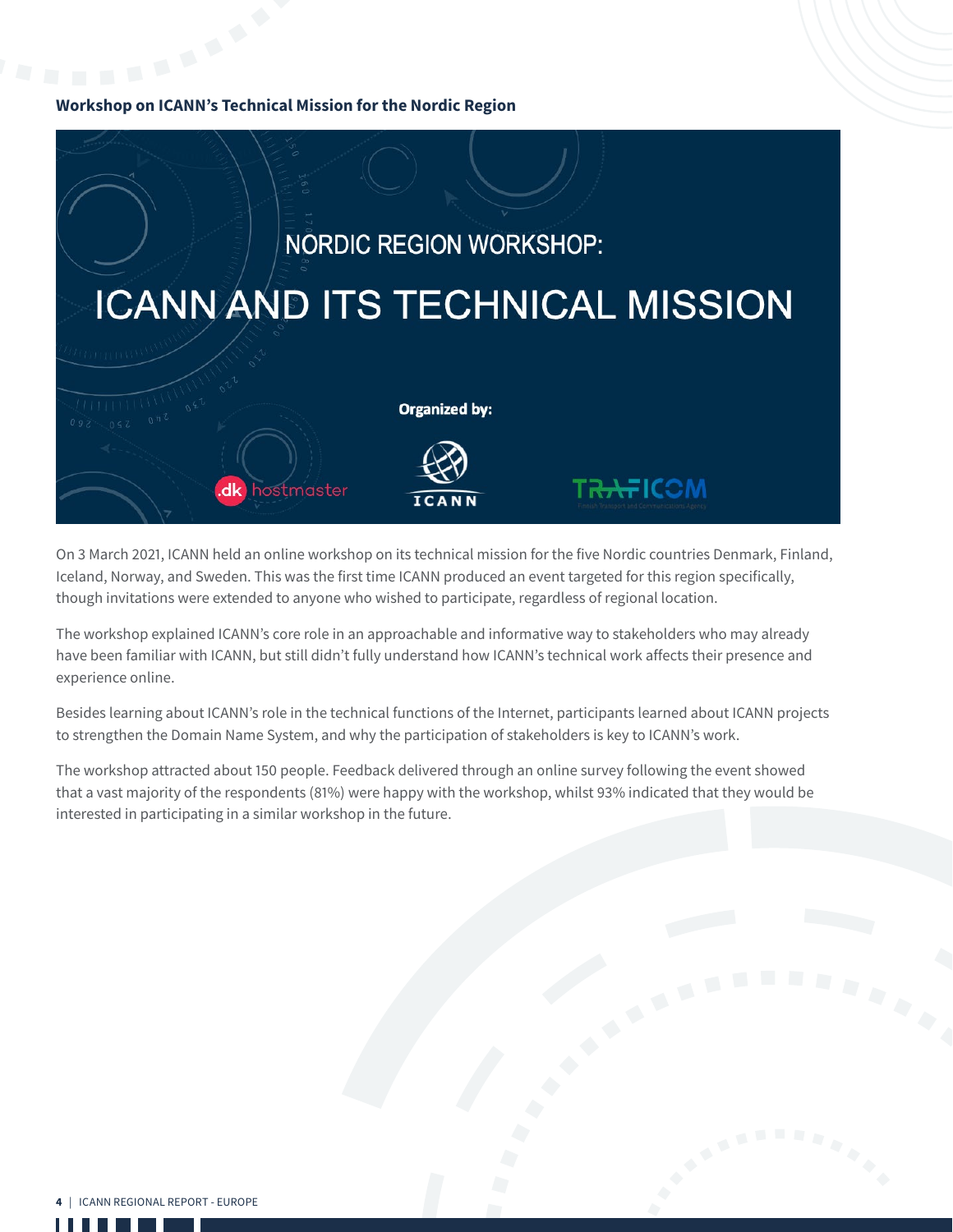# Capacity-Development Activities in Europe

# TRAINING FOR TECHNICAL COMMUNITY

*Due to the challenges posed by the COVID-19 pandemic, ICANN org was unable to organize any specific training for the technical community members during this fiscal year.*

# TRAINING FOR LAW ENFORCEMENT AGENCIES

*ICANN org provides training for law enforcement agencies so that they can better handle abuse and misuse related to Internet identifiers.*

## TRAINING FOR NONTECHNICAL COMMUNITY

*The org also regularly helps to build capacity for the community such as accredited registrars and registry operators. In addition, ICANN org engaged with government and civil society for training that is relevant to these sectors.*

Total number of workshops in FY21:



Total number of workshops in FY20: 3

Total number of workshops in FY21:

Total number of workshops

 $\mathbf{\mathsf{N}}$ 

in FY20: 8

2 Total number of workshops in FY20: 7

Total number of workshops

in FY21:

# Europe Community Leaders

For the list of Supporting Organization and Advisory Committees leaders, please refer to ICANN's **[FY21 Annual Report](https://www.icann.org/en/system/files/files/annual-report-2021-en.pdf)**, page 109.

# COMMUNITY GROUPS AND POLICY DEVELOPMENT PROCESSES

**Janis Karklins** – EPDP Phase 2, Chair **Erika Mann** – CCWG New gTLD Auction Proceeds Cross-Community Working Group, Co-Chair **Petter Rindforth** – PDP Curative Rights Protections for IGO/INGOs, Chair **Thomas Rickert** – Protection of International Organization Names in All gTLDs, Chair **Cathrin Bauer-Bulst** – GAC Public Safety Working Group, Co-Chair

# UNIVERSAL ACCEPTANCE AMBASSADORS

**Dusan Stojicevic** — UASG, Vice Chair



H